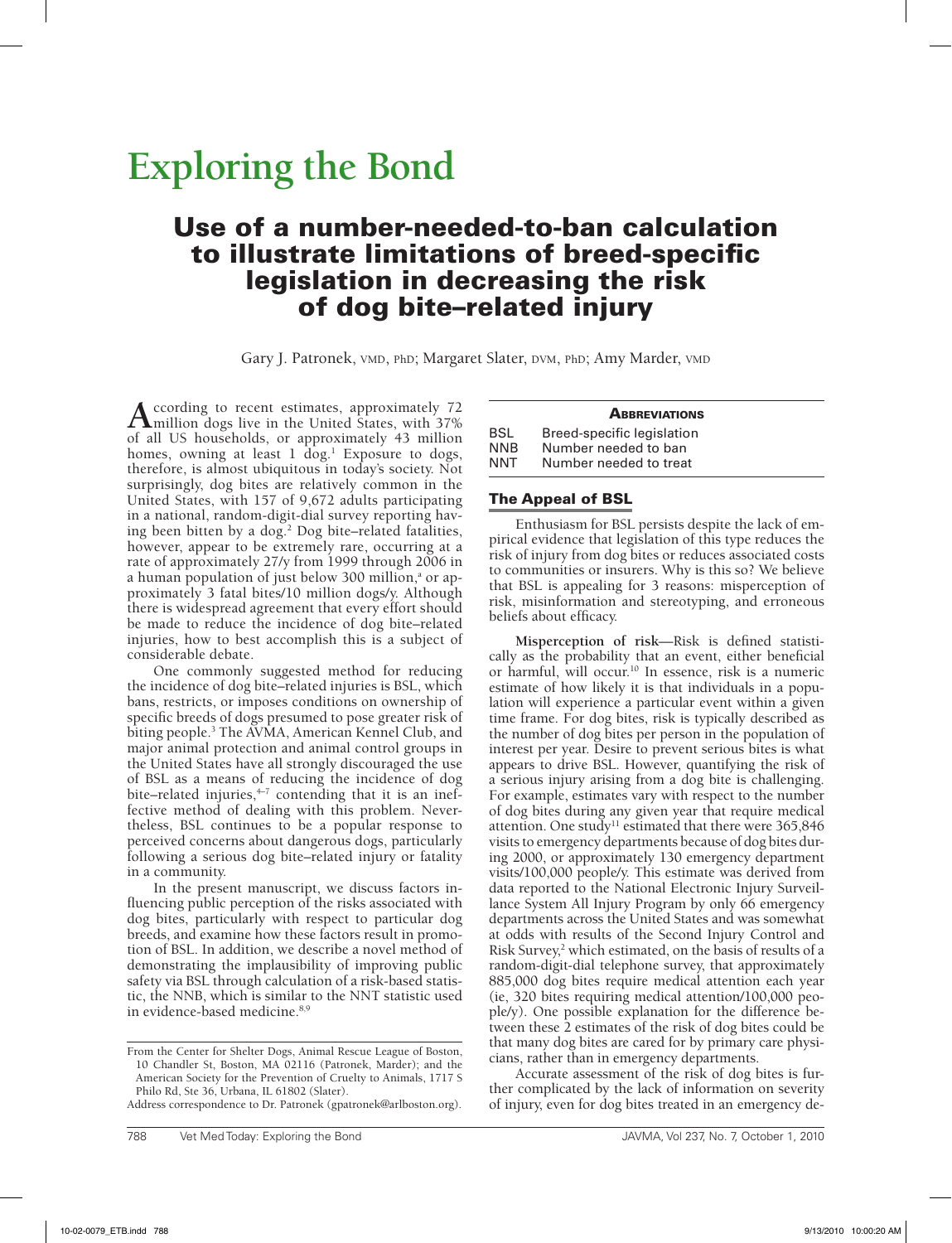partment. People who have sustained a dog bite–related injury may seek emergency care for a variety of reasons, ranging from a desire to have immediate examination even for a minor scratch or scrape to consultation about the need for postexposure rabies or tetanus prophylaxis to treatment for extensive trauma. Weiss et  $\hat{a}^{12}$  have reported that most (ie, 99%) emergency department visits involving dog bites were assigned an injury severity score of 1, which is the lowest possible score. However, the injury severity score system was designed for assessing threats to life following blunt trauma and may not be well suited to assessing injury from other sources, such as dog bites.13 Furthermore, dog bite injuries may be considered serious for reasons other than the extent of tissue trauma, such as the likelihood of secondary infection.

The Health Care Utilization Project National Inpatient Sample database<sup>b</sup> covers approximately 90% of the US population and currently is the most reliable source of information about reasons for hospitalization. Data for 2006 indicate that, nationwide, there were approximately 8,387 hospitalizations (approx  $3/100,000$  people/y) because of dog bites. However, the number of reconstructive procedures following dog bites (31,089 in 2007 and 28,232 in 2008) and the reconstructive procedure rate (approx 9 to 10/100,000 people/y) were higher, $14$  suggesting that roughly twothirds of these procedures are done without the need for hospitalization.

Given these inconsistencies and uncertainties, not only is the overall rate of dog bites difficult to define, but the severity of dog bites that do occur is impossible to quantify. This makes it difficult for the public to appreciate the true risk associated with dog bites and may lead to perceptions that serious dog bites are common, that all dog bites are equally serious, or that all emergency department visits following a dog bite represent serious injuries. The wide range of estimates from different sources of data describing different categories of injuries also makes it difficult for the public to put the risk of dog bites in context with risks of other types of injuries **(Figure 1)**.

**Stereotyping and misinformation**—Three published studies<sup>15–17</sup> are inappropriately used to implicate specific breeds, particularly pit bull–type dogs, as being more likely than other breeds to be involved in human fatalities resulting from dog bites. Misinterpretations of these data persist, despite disclaimers cautioning that these reports cannot be used to infer any breed-specific risk.<sup>18,19,c</sup> Media portrayals of certain dog breeds as being particularly aggressive, along with persistent popular myths that physical and behavioral characteristics can distinguish certain breeds from other dogs of a similar size (eg, greater bite force or more unpredictable behavior), have also contributed to the erroneous belief that certain breeds of dogs have a propensity to bite people. Such stereotypes reinforce the belief that BSL will de-



Figure 1—Reported risks of various types of injuries for people living in the United States. ED = Emergency department.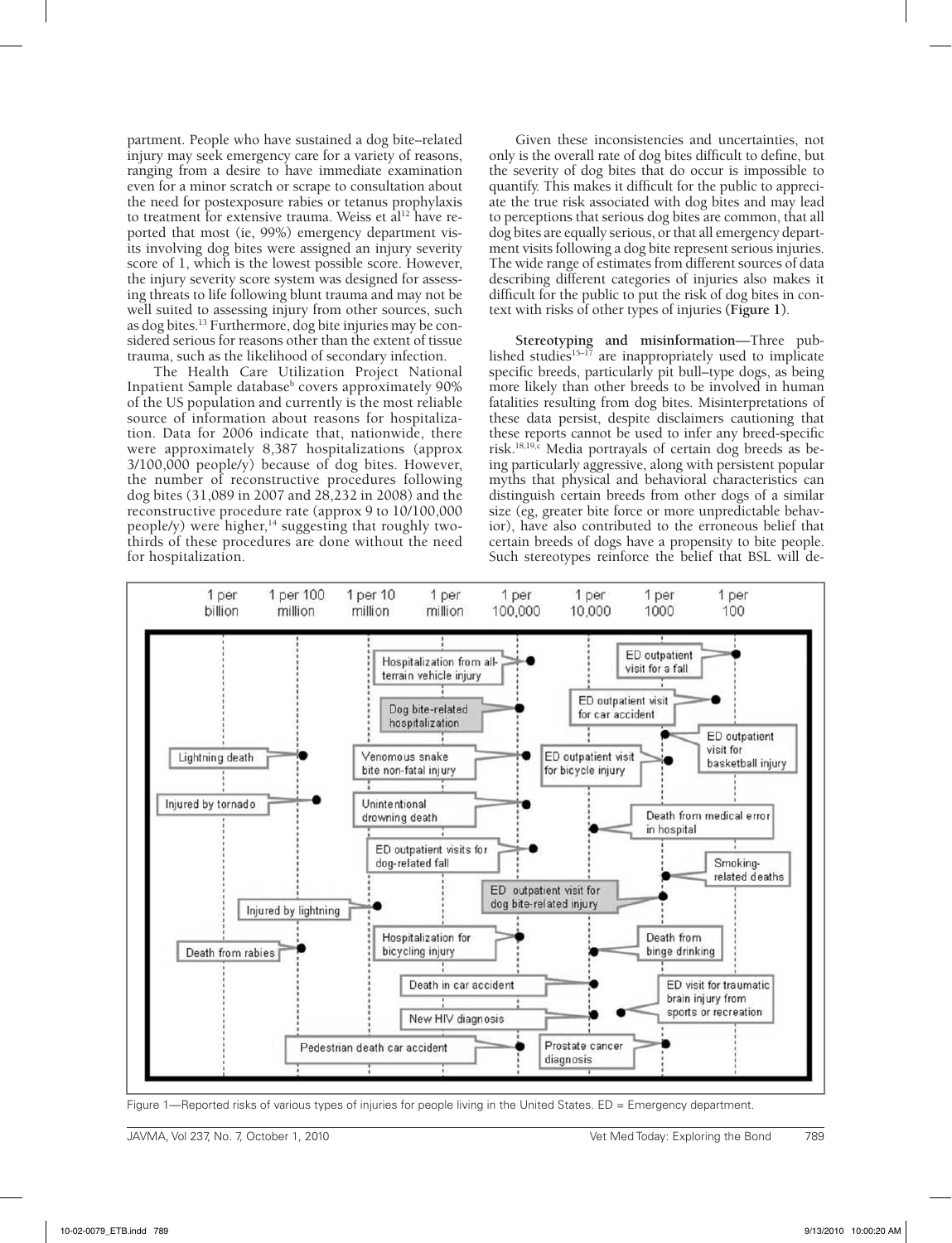crease the incidence of dog bite–related injury. Tellingly, a study<sup>20</sup> from Germany in which a standardized temperament test was used to compare the behavior of 415 dogs representing banned breeds with the behavior of 70 Golden Retrievers did not find any significant differences between the 2 groups. However, even if behavior could be reliably predicted from breed, heredity is only 1 of 5 factors, in addition to early experience, early socialization and training, behavioral and medical health, and victim behavior, that may influence a dog's propensity to bite in a given situation.<sup>21</sup> A study<sup>22</sup> has shown that even people who work with dogs on a daily basis in an expert capacity cannot reliably identify breed mixtures, and some dogs whose appearance suggests a particular breed may in fact have little to no genetic evidence of that breed.

**Erroneous beliefs about efficacy of BSL**—To our knowledge, there currently is no published evidence supporting claims that BSL is efficacious, whereas evidence does exist suggesting that BSL is not effective or does not improve public safety. For example, an analysis of medically attended dog bites before (1995 through 1999) and after (2000 through 2004) addition of a list of dangerous breeds to existing dangerous-dog legislation in Aragon, Spain, did not indicate any changes in frequency of bites.23 Similarly, The Netherlands repealed a national ban on pit bull–type dogs after 15 years because the ban did not lead to a decrease in dog bites, $24$  and Italy has repealed BSL, replacing it with a law making owners more responsible for their dogs' training and behavior.<sup>25,26</sup>

## Using NNB to Reframe the Perception of Risk

Given the misperception of risk and stereotyping of dog breeds, the question becomes how to best dispel the notion that BSL could be efficacious. An important statistic in evidence-based assessments of the efficacy of various preventive measures in medicine is the NNT. Mathematically, the NNT is the inverse of the difference between the absolute risk before treatment and the absolute risk after treatment.<sup>9</sup> In essence, the NNT represents the average number of patients who would need to be treated to prevent 1 patient from developing the outcome of interest (eg, illness, injury, or death). In human medicine, values for the NNT are typically in the range of tens or at most hundreds of patients for medical or surgical interventions.<sup>9</sup>

The NNT statistic is advocated in evidence-based medical practice as a concise, clinically useful presentation of the effect of an intervention<sup>27</sup> and is used to communicate the potential costs and benefits of treatments to patients or to justify costs of a pharmaceutical or medical or surgical intervention to insurers. As indicated,<sup>8</sup> the NNT is suitable for assessing active interventions and treatments as well as risk-reduction and prevention efforts. This approach allows both economic and human costs to be weighed when considering an intervention. If BSL were viewed as an intervention (ie, removal of a dog from the population) to prevent an adverse event (ie, dog bite), then an NNT could be calculated for BSL. This value would be calculated as the inverse of the risk of a dog bite before BSL was implemented minus the risk of a dog bite after BSL was implemented and, in essence, would represent the number of dogs that would have to be removed from the population (ie, the number of dogs that would have to be banned) to prevent a single dog bite. Because the treatment in this instance involves banning dogs, we believe this should be referred to as the NNB, rather than the NNT.

### Key Data and Assumptions for Calculating NNB

Because of the uncertainties regarding the risks of dog bites, certain assumptions have to be made to calculate the NNB associated with BSL. To obtain the most conservative estimates of NNB, we assume that BSL would be 100% effective in removing dogs of the target breed from the region or in isolating such dogs from the human population. We also assume that dogs obtained as replacements for banned dogs would have a propensity to bite equal to that for dogs in the general canine population and not equal to the higher propensity to bite attributed to the target breed. It is unlikely that in the real world any legislative effort would be 100% effective or that no owners would choose to replace dogs of the banned breed with other dogs with an equal or greater propensity for aggression. Thus, including these 2 assumptions in calculations of the NNB would provide a conservative estimate of the minimum number of dogs that would need to be banned to prevent a single dog bite.

Two important values are needed to calculate the NNB: the risk that a person will be bitten by a dog and the proportion of dog bites attributable to the target breed. Examples of data for the former include reported bites, emergency department visits, hospitalizations for dog bites, or insurance claims for dog bites. The proportion of dog bites attributable to the target breed is needed to estimate the reduction in number of dog bites after removal of dogs representing the banned breed following implementation of BSL. Some rough estimates can be made for the maximum frequency of a single breed on the basis of data that follow. In a study<sup>28</sup> from Colorado for which breed information was provided for  $> 2,000$ dog bites reported during 2007 and 2008, the largest proportion of bites was attributed to dogs for which the primary breed was listed as Labrador Retriever (13.3%), followed by bites attributed to dogs identified as pit bull–type dogs  $(8.4\%)$ . In a study<sup>29</sup> of 5,497 dog bites in Prince Georges County, Md, the largest proportions of dogs for which breed was identified were German Shepherd Dogs (12%) and pit bull–type dogs (12%); Labrador Retrievers represented about 6% of all dogs. In a report<sup>30</sup> from Multonomah County, Ore, involving reported bites by licensed dogs, the largest proportion of bites was from dogs in the terrier group (23.8% of all bites). However, the American Kennel Club defines this group as containing 27 breeds, suggesting that any single breed would likely have been only a fraction of this proportion. The next largest proportion of bites (23.1%) was from dogs in the sporting group, which also contains 27 breeds. In a review<sup>31</sup> of pediatric dog bites handled at a single inner-city tertiary-care hospital, it was reported that pit bull–type dogs accounted for approximately 56% of bites for which a breed was reported; however, over half of the records contained no information about breed, and it was not reported how breed was determined for those breeds for which a notation was made. In addition, it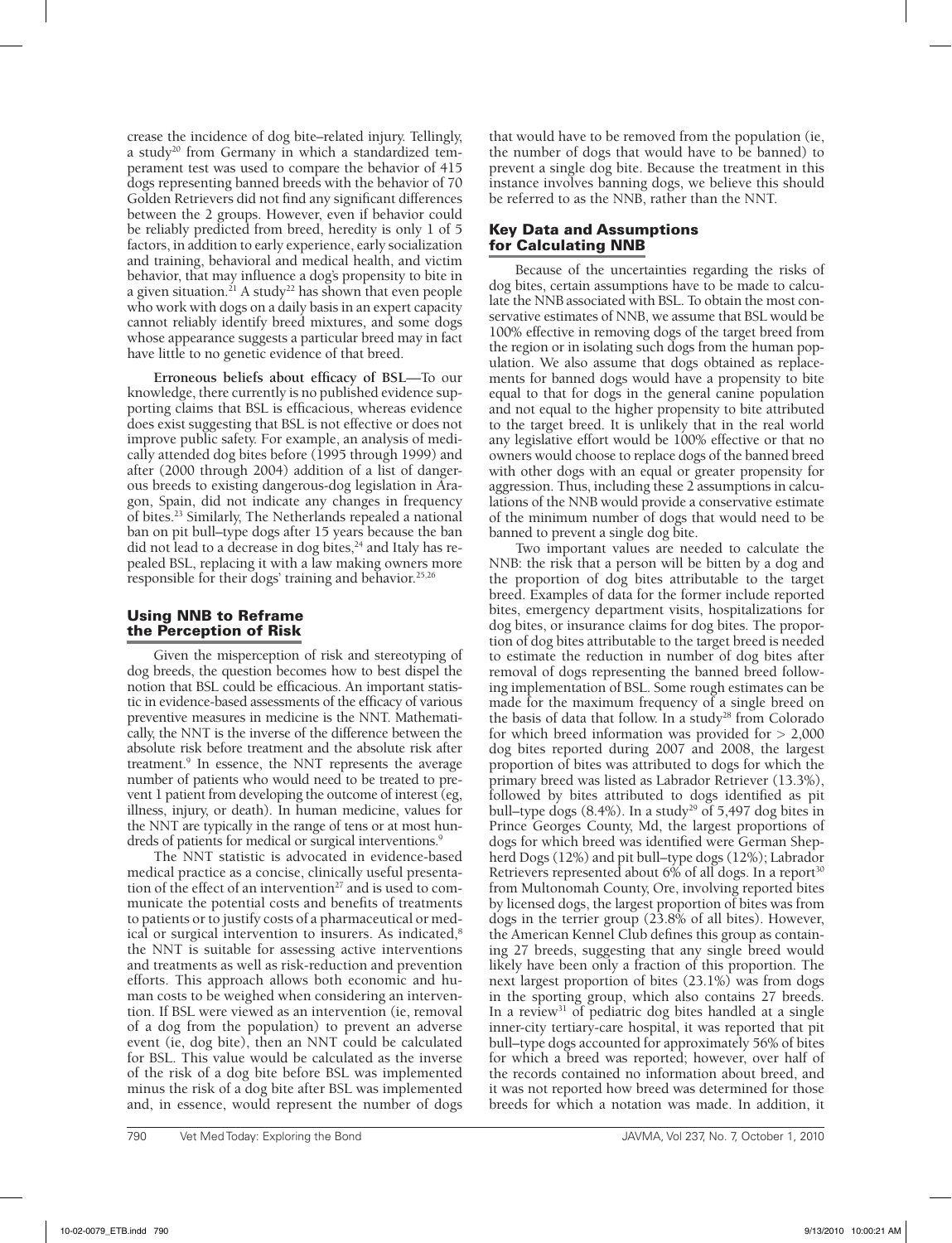seems likely that patients were not representative of the city as a whole.

Using these data about bite prevalence and breed to calculate NNB for dog bites in general, we conservatively assumed that a maximum of 15% of all dog bites would be attributable to any particular individual breed. However, for purposes of calculating NNB for more serious injuries (ie, dog bites requiring corrective surgery or hospitalization) and for insurance claims, we assumed that up to 35% of all dog bites could be attributable to a particular breed. For all calculations, we also assumed that a dog that bites injures only a single person and that dogs removed from a community would not be replaced.

On the basis of these assumptions, an NNB can be calculated for any particular outcome of interest. For example, a previous study<sup>11</sup> of emergency department visits due to dog bites estimated that there were 365,846 visits to emergency departments because of dog bites during the year 2000 out of a population of 281,421,906 people, or approximately 130 emergency department visits/100,000 people/y. If the targeted breed was assumed to represent 15% of all dog bites, then removing these dogs through BSL would decrease the number of bites by 15% after the ban was in effect. Thus, the estimated risk of emergency department visits due to dog bites after the ban was in effect would be 85% of the risk prior to the ban being enacted, or approximately 110.5 emergency department visits/100,000 people/y (ie,  $130 \times 0.85$ ), and the estimated reduction in risk attributable to the ban would be 19.5 emergency department visits/100,000 people/y (ie,  $130 - 110.5$ ). The NNB is the inverse of this number (100,000/19.5). Thus, the number of dogs of the target breed that would have to be banned to prevent a single emergency department visit each year would be 5,128 dogs.

Similar calculations can be done for other published dog bite rates. For example, a study<sup>32</sup> from Kansas City reported a rate of 157 emergency department visits because of dog bites/100,000 people/y. With the same calculations and same assumptions, 4,255 dogs would need to be banned to prevent a single emergency department visit each year. Similarly, for a study<sup>28</sup> of dog bites in Colorado that reported a rate of 80 dog bites/100,000 people/y, the NNB to prevent a single dog bite each year would be 8,333 dogs.

For more serious injuries, when 35% of injuries were assumed to be attributable to the target breed, NNB calculations yield even higher values. For example, a report<sup>14</sup> of the numbers of reconstructive procedures following dog bites reported a rate of 9.3 reconstructive procedures/100,000 people/y. If the targeted breed was assumed to represent 35% of all bites requiring reconstructive procedures, then removing these dogs through BSL would decrease the number of such procedures by 35%, and the estimated risk following implementation would be 6.1 reconstructive procedures/100,000 people/y, or an estimated reduction in risk of 3.2 reconstructive procedures/100,000 people/y and NNB of 30,663 dogs to prevent a single reconstructive procedure each year. With the same assumptions, the NNB would be 102,040 dogs (given a rate of 2.8 hospitalizations/100,000 people/y<sup>b</sup>) or 109,495 dogs (given a rate of 2.6 hospitalizations/100,000 people/ $y^{33}$ ) to prevent a single hospitalization secondary to a dog bite each year and 59,523 dogs to prevent a single insurance claim for a dog bite–related injury each year (given a rate of 4.8 claims/100,000 people/ $v^{34}$ ).

For all of the scenarios described above, it is important to recognize the NNB increases as the proportion of bites attributable to the target breed decreases **(Figure 2)**. In addition, the NNB represents the number of dogs that would have to be banned to prevent a single bite each year. To prevent 2 bites, this figure would be doubled; to prevent 3 bites, this figure would be tripled. Finally, BSL that does not involve complete bans (eg, muzzle laws) would require considerably higher NNB because many dog bites occur in a home setting by a familiar dog, when a muzzle would not be required.35

#### Implications For BSL

The large values for NNB calculated as described point out the implausibility that BSL will substantially decrease the number of dog bite–related injuries in a community. In addition, the large number of dogs of a target breed that would have to be removed from the community to prevent even a single incident illustrates the high costs of BSL in terms of dog lives and effects on responsible owners whose pets would be banned.

What does this mean for policy makers struggling with real-world problems associated with dangerous dogs and reckless owners? Ropeik<sup>36</sup> has discussed how risk perception is often nonlinear and how there can be a large gap—a so-called perception gap—between public fears and the facts. Factors that would tend to widen this perception gap with respect to dog bites include a lack of control over a perceived threat (eg, having dangerous dogs living in one's neighborhood), a lack of information about the true nature of the threat (eg, a false perception that certain breeds are more dangerous or have a greater propensity to bite), and a lack of trust. In addition, highly publicized events create an availability bias, making people more fearful than they ought to be about a given risk.<sup>3</sup>